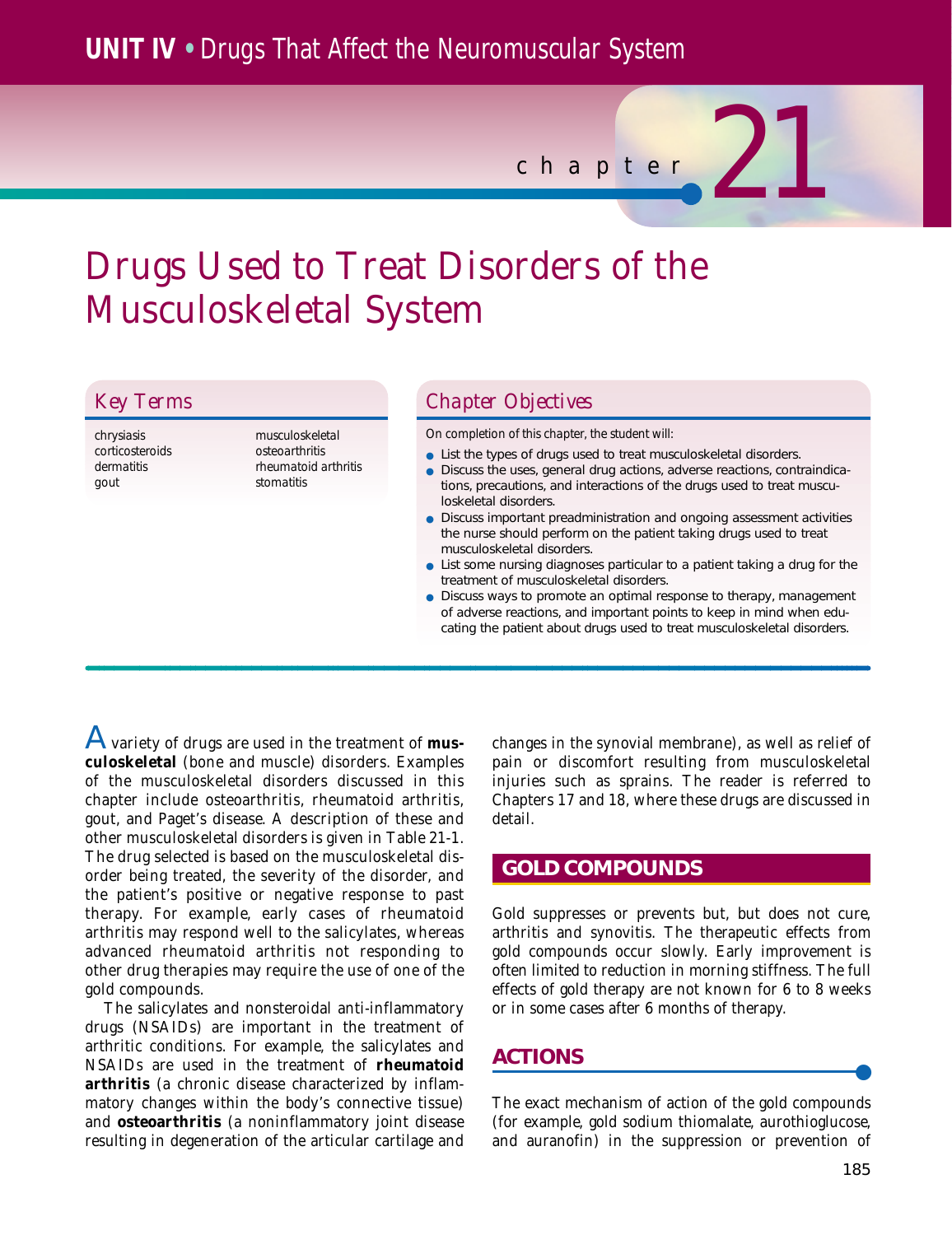| <b>TABLE 21-1</b>                                     | <b>Selected Musculoskeletal Disorders</b> |                                                                                                                                                                                                                                                                                                                                       |  |
|-------------------------------------------------------|-------------------------------------------|---------------------------------------------------------------------------------------------------------------------------------------------------------------------------------------------------------------------------------------------------------------------------------------------------------------------------------------|--|
| <b>DISORDER</b>                                       |                                           | <b>DESCRIPTION</b>                                                                                                                                                                                                                                                                                                                    |  |
| Synovitis                                             |                                           | Synovitis is an inflammation of the synovial membrane of a joint resulting in pain,<br>swelling, and inflammation. It occurs in disorders such as rheumatic fever, rheumatoid<br>arthritis, and gout.                                                                                                                                 |  |
| <b>Arthritis</b>                                      |                                           | Arthritis is the inflammation of a joint. The term is frequently used to refer to any disease<br>involving pain or stiffness of the musculoskeletal system.                                                                                                                                                                           |  |
| Osteoarthritis or<br>degenerative joint disease (DJD) |                                           | Osteoarthritis is a noninflammatory degenerative joint disease marked by degeneration of<br>the articular cartilage, changes in the synovial membrane, and hypertrophy of the bone<br>at the margins.                                                                                                                                 |  |
| Rheumatoid arthritis (RA)                             |                                           | RA is a chronic systemic disease that produces inflammatory changes throughout the<br>connective tissue in the body. It affects joints and other organ systems of the body.<br>Destruction of articular cartilage occurs, affecting joint structure and mobility. RA<br>primarily affects individuals between 20 and 40 years of age. |  |
| Gout                                                  |                                           | Gout is a form of arthritis in which uric acid accumulates in increased amounts in the<br>blood and often is deposited in the joints. The deposit or collection of urate crystals in<br>the joints causes the symptoms (pain, redness, swelling, joint deformity).                                                                    |  |
| Osteoporosis                                          |                                           | Osteoporosis is a loss of bone density occurring when the loss of bone substance exceeds<br>the rate of bone formation. Bones become porous, brittle, and fragile. Compression<br>fractures of the vertebrae are common. This disorder occurs most often in<br>postmenopausal women, but can occur in men as well.                    |  |
| Paget's disease (osteitis deformans)                  |                                           | Paget's disease is a chronic bone disorder characterized by abnormal bone remodeling. The<br>disease disrupts the growth of new bone tissue causing the bone to thicken and become<br>soft. This weakens the bone, which increases susceptibility of fracture even with slight                                                        |  |
|                                                       |                                           | trauma or collapse of the bone (eg, the vertebrae).                                                                                                                                                                                                                                                                                   |  |

inflammation is unknown. Gold compounds decrease synovial inflammation and retard cartilage and bone destruction. Gold decreases the concentration of rheumatoid factor and immunoglobulins.

# **USES** ●

Gold compounds are used to treat active juvenile and adult rheumatoid arthritis not controlled by other antiinflammatory drugs. It is important to note that when cartilage and bone damage has already occurred, gold cannot reverse structural changes to the joints. The greatest benefit appears to occur in patients in the early stages of disease.

# **ADVERSE REACTIONS** ●

Adverse reactions to the gold compounds may occur any time during therapy, as well as many months after therapy has been discontinued. **Dermatitis** (inflammation of the skin) and **stomatitis** (inflammation of mucosa of the mouth, gums, and possibly the tongue) are the most common adverse reactions seen. Pruritus (itching) often occurs before the skin eruption becomes apparent. Photosensitivity reactions (exaggerated sunburn reaction when the skin is exposed to sunlight or ultraviolet light) may also occur. **Chrysiasis** (grey to blue pigmentation of the skin) may occur and is caused by gold deposits in tissues. Gold dermatitis is exacerbated by exposure to sunlight.

### **CONTRAINDICATIONS** ●

The gold compounds are contraindicated in patients with known hypersensitivity to any component of the drug. Parenteral administration is contraindicated in patients with uncontrolled diabetes, hepatic disease, uncontrolled hypertension, uncontrolled congestive heart failure, systemic lupus erythematosus, and blood dyscrasias and in those with recent radiotherapy. Oral administration is contraindicated in patients with necrotizing enterocolitis, pulmonary fibrosis, and hematologic disorders and during pregnancy (Category C) and lactation.

### **PRECAUTIONS**

The gold compounds are used cautiously in patients with a history of hypersensitivity to other drugs, previous kidney or liver disease, diabetes, or hypertension.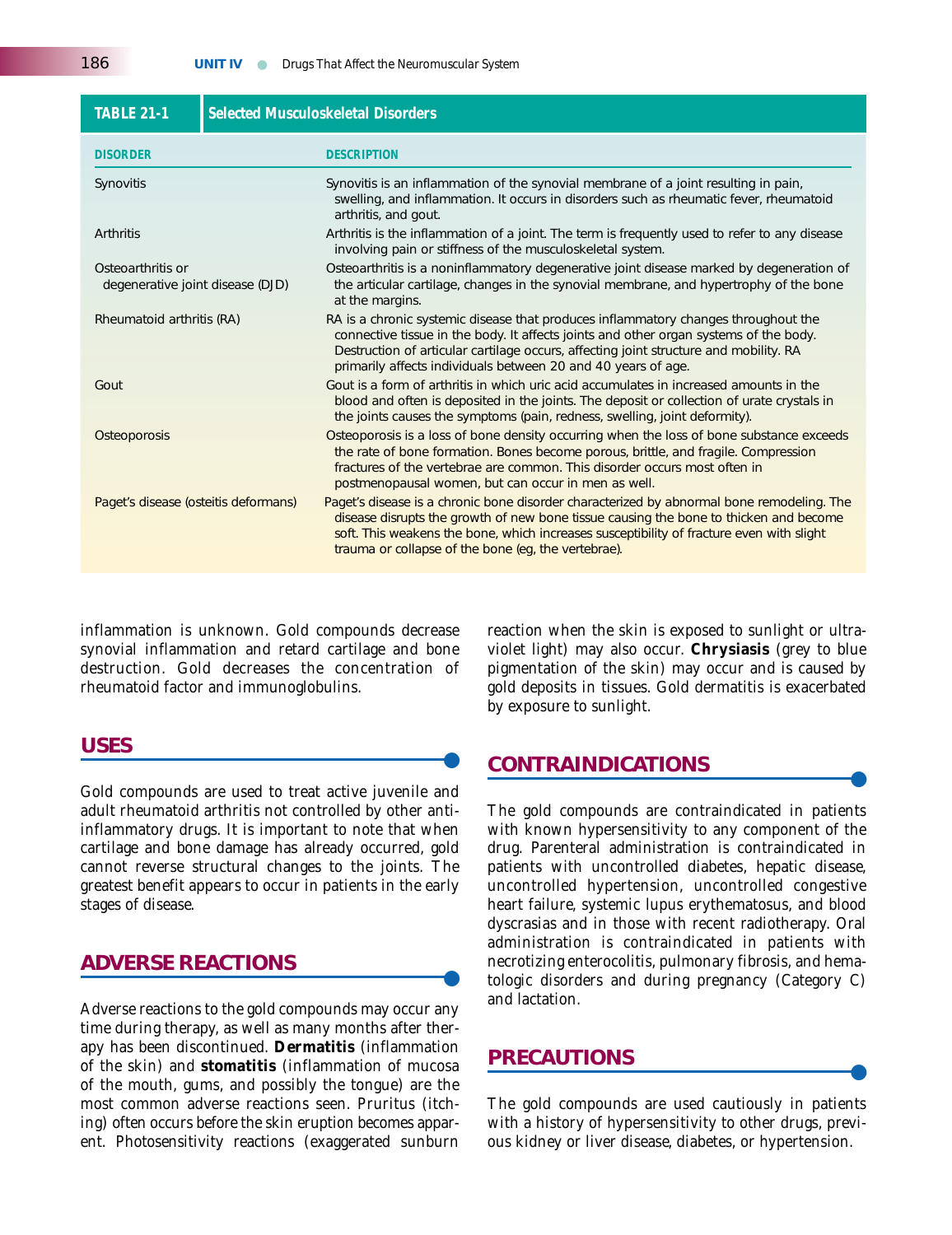#### ❊**Nursing Alert**

*Tolerance to gold usually decreases with age. The older adult must be carefully monitored when receiving gold therapy.*

### **INTERACTIONS**

Concurrent administration of auranofin with phenytoin may increase phenytoin blood levels.

# **DRUGS USED IN THE TREATMENT OF GOUT**

**Gout** is a form of arthritis in which uric acid accumulates in increased amounts in the blood and often is deposited in the joints. The deposit or collection of urate crystals in the joints causes the symptoms (pain, redness, swelling, joint deformity) of gout.

# **ACTIONS** ●

Allopurinol (Zyloprim) reduces the production of uric acid, thus decreasing serum uric acid levels and the deposit of urate crystals in joints. The exact mechanism of action of colchicine is unknown, but it does reduce the inflammation associated with the deposit of urate crystals in the joints. This probably accounts for its ability to relieve the severe pain of acute gout. Colchicine has no effect on uric acid metabolism.

In those with gout, the serum uric acid level is usually elevated. Sulfinpyrazone increases the excretion of uric acid by the kidneys, which lowers serum uric acid levels and consequently retards the deposit of urate crystals in the joints. Probenecid (Benemid) works in the same manner and may be given alone or with colchicine as combination therapy when there are frequent, recurrent attacks of gout. Probenecid also has been used to prolong the plasma levels of the penicillins and cephalosporins.

# —————————————<del>————</del>

Drugs indicated for treatment of gout may be used to manage acute attacks of gout or in preventing acute attacks of gout (prophylaxis).

### **ADVERSE REACTIONS** ●

One adverse reaction associated with allopurinol is skin rash, which in some cases has been followed by serious hypersensitivity reactions such as exfoliative dermatitis and Stevens-Johnson syndrome (see Chap. 6 for a description of this syndrome). Other adverse reactions include nausea, vomiting, diarrhea, abdominal pain, and hematologic changes.

Colchicine administration may result in nausea, vomiting, diarrhea, abdominal pain, and bone marrow depression. When this drug is given to patients with an acute attack of gout, the primary health care provider may order the drug given at frequent intervals until gastrointestinal symptoms occur. Probenecid administration may cause headache, gastrointestinal symptoms, urinary frequency, and hypersensitivity reactions. Upper gastrointestinal disturbances may be seen with the administration of sulfinpyrazone. Even when the drug is given with food, milk, or antacids, gastrointestinal distress may persist and the drug therapy may need to be discontinued. The adverse reactions seen with other agents used in the treatment of gout are listed in the Summary Drug Table: Drugs Used to Treat Musculoskeletal Disorders.

### **CONTRAINDICATIONS** ●

The drugs used for gout are contraindicated in patients with known hypersensitivity. Probenecid is contraindicated in patients with blood dyscrasias or uric acid kidney stones and in children younger than 2 years. Sulfinpyrazone is contraindicated in patients with peptic ulcer disease and gastrointestinal inflammation. Colchicine is contraindicated in patients with serious gastrointestinal, renal, hepatic, or cardiac disorders and those with blood dyscrasias.

# **PRECAUTIONS**

Allopurinol is used cautiously in patients with liver and renal impairment and during pregnancy (Pregnancy Category C) and lactation. Probenecid is used cautiously in patients with renal impairment, previous hypersensitivity to sulfa drugs, peptic ulcer disease, and those who are pregnant (Pregnancy Category B). Sulfinpyrazone is used cautiously in patients with renal function impairment and those who are pregnant (category unknown). Colchicine is used with caution in older adults and during pregnancy (Pregnancy Category C) and lactation.

#### **INTERACTIONS**

There is an increased incidence of skin rash when allopurinol and ampicillin are administered concurrently. Concurrent administration of allopurinol and theophylline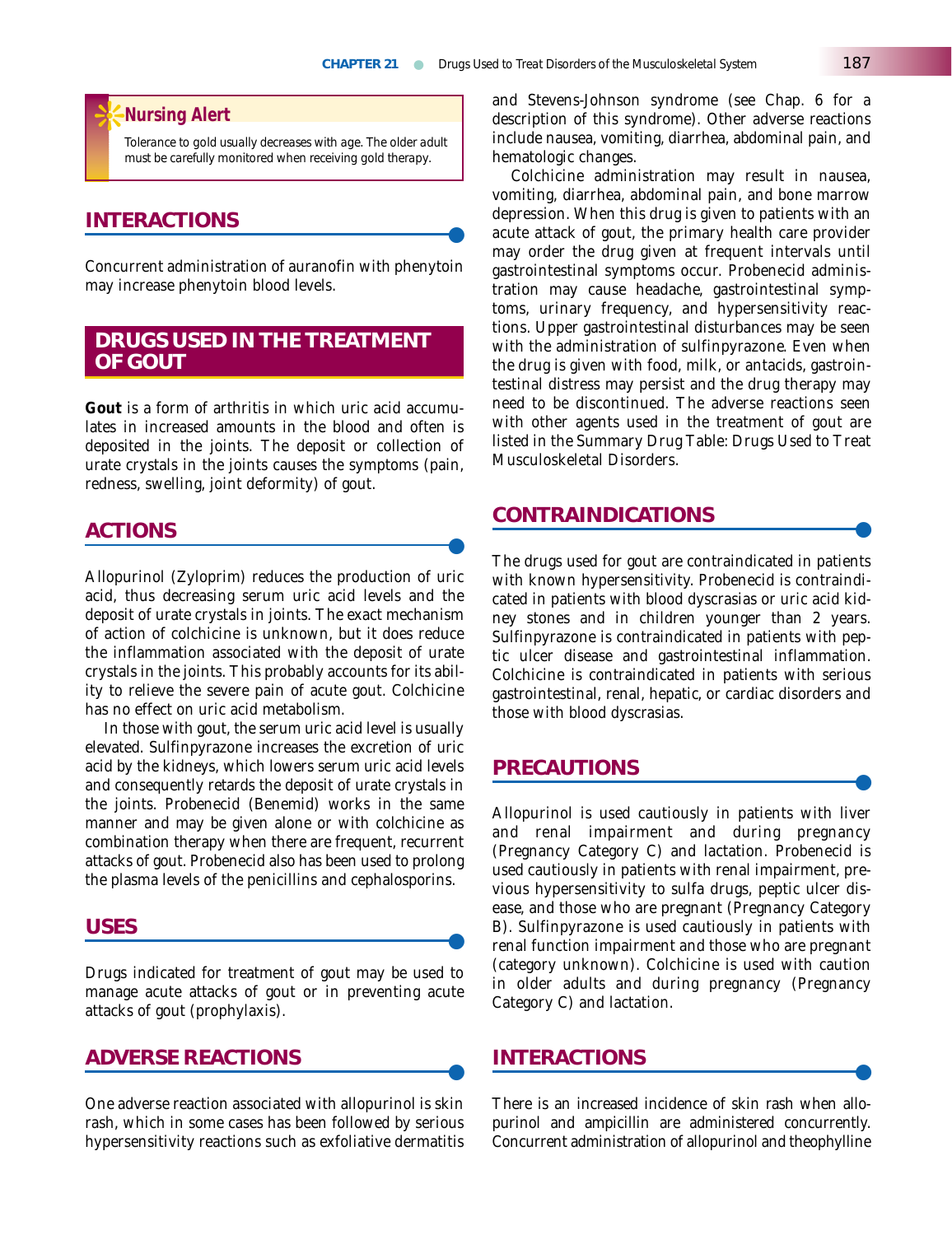|                                                                      |                                 |                                                                                                                                                                       | SUMMARY DRUG TABLE DRUGS USED TO TREAT MUSCULOSKELETAL DISORDERS                                                                                 |                                                                                                                                                                                                      |
|----------------------------------------------------------------------|---------------------------------|-----------------------------------------------------------------------------------------------------------------------------------------------------------------------|--------------------------------------------------------------------------------------------------------------------------------------------------|------------------------------------------------------------------------------------------------------------------------------------------------------------------------------------------------------|
| <b>GENERIC NAME</b>                                                  | <b>TRADE NAME*</b>              | <b>USES</b>                                                                                                                                                           | <b>ADVERSE REACTIONS</b>                                                                                                                         | <b>DOSAGE RANGES</b>                                                                                                                                                                                 |
| <b>Drugs Used to Treat Osteoporosis</b>                              |                                 |                                                                                                                                                                       |                                                                                                                                                  |                                                                                                                                                                                                      |
| <b>Bisphosphonates</b><br>alendronate<br>sodium<br>ah-len'-drew-nate | Fosamax                         | <b>Treatment and</b><br>prevention of<br>postmenopausal<br>osteoporosis;<br>qlucocorticoid-<br>induced<br>osteoporosis;<br>osteoporosis in<br>men; Paget's<br>disease | Headache, abdominal pain,<br>arthralgia, recurrent bone pain,<br>nausea, diarrhea, esophageal<br>ulceration, dysphagia                           | Postmenopausal<br>osteoporosis,<br>osteoporosis in men:<br>35-70 mg/wk or<br>10 mg/d PO; in<br>qlucocorticoid-<br>induced<br>osteoporosis:<br>5-10 mg/d PO;<br>Paget's disease:<br>40 mg/d PO        |
| etidronate<br>e-tid'-ro-nate                                         | Didronel,<br><b>Didronel IV</b> | Paget's disease,<br>postoperative<br>treatment after total<br>hip replacement                                                                                         | Headache, abdominal pain,<br>arthralgia, recurrent bone pain,<br>nausea, diarrhea                                                                | 5-10 mg/kg/d PO<br>(not to exceed<br>6 months) or<br>11 mg/d PO,<br>if retreatment is<br>necessary wait<br>at least 90 days;<br>7.5 mg/kg/d IV;<br>postop total hip<br>replacement:<br>20 mg/kg/d PO |
| risedronate<br>sodium<br>rah-sed'-dro-nate                           | Actonel                         | <b>Treatment and</b><br>prevention of<br>postmenopausal<br>osteoporosis,<br>glucocorticoid-<br>induced<br>osteoporosis,<br>Paget's disease                            | Headache, abdominal pain,<br>arthralgia, recurrent bone pain,<br>nausea, diarrhea                                                                | Osteoporosis: 5 mg/d<br>PO; Paget's disease:<br>30 mg/d PO for<br>2 months                                                                                                                           |
| <b>Gold Compounds</b><br>auranofin<br>au-rane'-oh-fin                | Ridaura                         | <b>Rheumatoid arthritis</b>                                                                                                                                           | Dermatitis, stomatitis,<br>photosensitivity, pruritus,<br>hematologic changes, nausea,<br>vomiting, anorexia, rash,<br>urticaria, metallic taste | 6-9 mg/d PO (may<br>give 3 mg BID or<br>$6$ mg $QD$ )                                                                                                                                                |
| aurothioglucose<br>aur-oh-thye-oh-<br>gloo'-kose                     | Solganal                        | Rheumatoid arthritis                                                                                                                                                  | Dermatitis, stomatitis,<br>photosensitivity, pruritus,<br>hematologic changes, nausea,<br>vomiting, anorexia, rash,<br>urticaria, metallic taste | 10-50 mg IM; initial<br>dose: 10 mg IM;<br>2nd & 3rd doses,<br>25 mg IM; 4th &<br>subsequent doses,<br>50 mg IM until<br>$0.8 - 1g$ is given;<br>dosage may be<br>continued at 50 mg<br>IM $q3-4wk$  |
| gold sodium<br>thiomalate<br>thi-oh-ma'-late                         | Aurolate,<br>generic            | <b>Rheumatoid arthritis</b>                                                                                                                                           | Dermatitis, stomatitis,<br>photosensitivity, pruritus,<br>hematologic changes, nausea,<br>vomiting, anorexia, rash,<br>urticaria, metallic taste | 10-50 mg IM; initial<br>dose: 10 mg IM;<br>dosage increased<br>weekly until 1 g is<br>reached; dose may<br>be continued at<br>25-50 mg IM<br>every other week                                        |

for  $2-20$  wk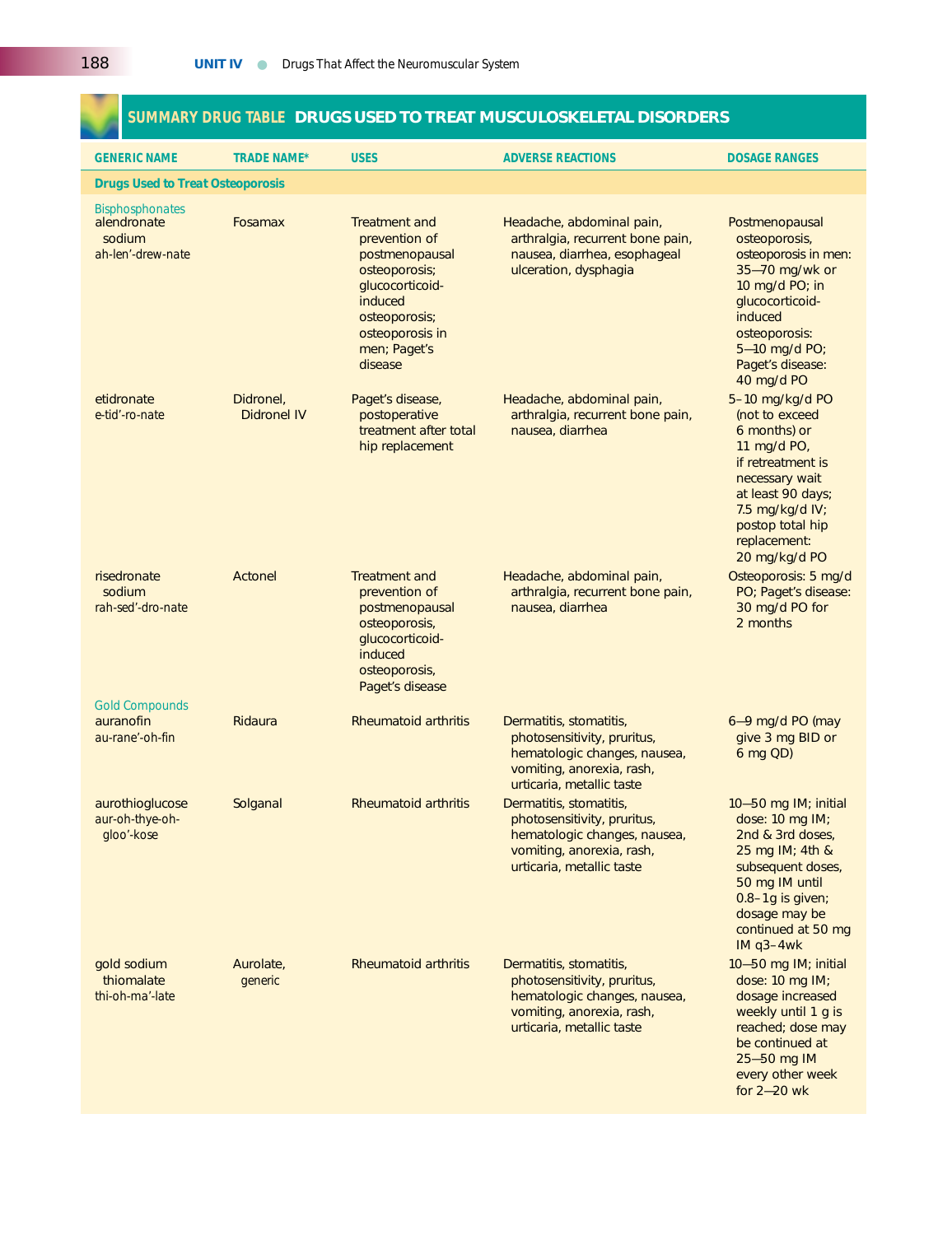# SUMMARY DRUG TABLE DRUGS USED TO TREAT MUSCULOSKELETAL DISORDERS (Continued)

| <b>GENERIC NAME</b>                                            | <b>TRADE NAME*</b>                                | <b>USES</b>                                                                                                            | <b>ADVERSE REACTIONS</b>                                                                                                            | <b>DOSAGE RANGES</b>                                                                                                                                                                                 |  |  |
|----------------------------------------------------------------|---------------------------------------------------|------------------------------------------------------------------------------------------------------------------------|-------------------------------------------------------------------------------------------------------------------------------------|------------------------------------------------------------------------------------------------------------------------------------------------------------------------------------------------------|--|--|
| <b>Drugs Used to Treat Gout</b>                                |                                                   |                                                                                                                        |                                                                                                                                     |                                                                                                                                                                                                      |  |  |
| allopurinol<br>al-oh-pure'-i-nole                              | Zyloprim,<br>generic                              | Management of<br>symptoms of gout                                                                                      | Rash, exfoliative dermatitis,<br>Stevens-Johnson syndrome,<br>nausea, vomiting, diarrhea,<br>abdominal pain, hematologic<br>changes | 100-800 mg/d PO                                                                                                                                                                                      |  |  |
| colchicine<br>kol'-chi-seen                                    | generic                                           | <b>Relief of acute</b><br>attacks of gout,<br>prevention of gout<br>attacks                                            | Nausea, vomiting, diarrhea,<br>abdominal pain, bone marrow<br>depression                                                            | Acute attack: Initial<br>dose 0.5-1.2 mg PO<br>or 2 mg IV then<br>0.5-1.2 mg PO<br>q1-2h or 0.5 mg<br>IV q6h until attack<br>aborted or adverse<br>effects occur;<br>prophylaxis:<br>0.5-0.6 mg/d PO |  |  |
| probenecid<br>proe-ben'-e-sid                                  | Benemid,<br>generic                               | <b>Treatment of</b><br>hyperuricemia of<br>gout and gouty<br>arthritis                                                 | Headache, anorexia, nausea,<br>vomiting, urinary frequency,<br>flushing, dizziness                                                  | 0.25 mg PO BID for<br>1 wk then 0.5 mg<br>PO BID                                                                                                                                                     |  |  |
| sulfinpyrazone<br>sul-fin-peer'-a-zone                         | generic                                           | Treatment of gouty<br>arthritis                                                                                        | Upper GI disturbances, rash,<br>blood dyscrasias                                                                                    | 200-400 mg/d PO<br>in 2 divided doses                                                                                                                                                                |  |  |
| <b>Skeletal Muscle Relaxants</b>                               |                                                   |                                                                                                                        |                                                                                                                                     |                                                                                                                                                                                                      |  |  |
| baclofen<br>bak'-loe-fen                                       | Lioresal, generic                                 | Spasticity due to<br>multiple sclerosis,<br>spinal cord injuries                                                       | Drowsiness, dizziness, nausea,<br>urinary, frequency, weakness,<br>rash, hypotension, headache,<br>confusion                        | 15-80 mg/d PO in<br>divided doses                                                                                                                                                                    |  |  |
| carisoprodol<br>ker-eye-soe-proe'-<br>dol                      | Soma, generic                                     | <b>Relief of discomfort</b><br>due to acute,<br>painful<br>musculoskeletal<br>conditions                               | Dizziness, drowsiness,<br>tachycardia, nausea, vomiting                                                                             | 350 mg PO TID, QID                                                                                                                                                                                   |  |  |
| chlorphenesin<br>carbamate<br>klor-fen'-e-sin                  | <b>Maolate</b>                                    | Discomfort due to<br>musculoskeletal<br>disorders                                                                      | Drowsiness, dizziness, light-<br>headedness, confusion,<br>headache, rash, blurred vision,<br>GI upset                              | 400-800 mg PO in<br>divided doses                                                                                                                                                                    |  |  |
| chlorzoxazone<br>klor-zox'-a-zone                              | Paraflex.<br><b>Parafon Forte</b><br>DSC, generic | <b>Relief of discomfort</b><br>due to acute,<br>painful<br>musculoskeletal<br>conditions                               | GI disturbances, drowsiness,<br>dizziness, rash                                                                                     | 250-750 mg PO<br>TID, QID                                                                                                                                                                            |  |  |
| cyclobenzaprine<br>hydrochloride<br>sye-kloe-ben'-za-<br>preen | Flexeril, generic                                 | <b>Relief of discomfort</b><br>due to acute,<br>painful<br>musculoskeletal<br>conditions                               | Drowsiness, dizziness, dry mouth,<br>nausea, constipation                                                                           | 10-60 mg/d PO in<br>divided doses                                                                                                                                                                    |  |  |
| dantrolene sodium<br>dan'-troe-leen                            | <b>Dantrium</b>                                   | Spasticity due to<br>spinal cord injury,<br>stroke, cerebral<br>palsy, multiple<br>sclerosis                           | Drowsiness, dizziness, weakness,<br>constipation, tachycardia,<br>malaise                                                           | Initial dose: 25 mg/d<br>PO then 50-400<br>mg/d PO in divided<br>doses                                                                                                                               |  |  |
| diazepam<br>dye-az'-e-pam                                      | Valium, generic                                   | <b>Relief of skeletal</b><br>muscle spasm,<br>spasticity due to<br>cerebral palsy,<br>epilepsy,<br>paraplegia, anxiety | Drowsiness, sedation, sleepiness,<br>lethargy, constipation, diarrhea,<br>bradycardia, tachycardia, rash                            | $2-10$ mg PO BID-<br>QID; 2-20 mg IM,<br>IV; sustained<br>release, 15-30 mg<br>qd PO<br>(continued)                                                                                                  |  |  |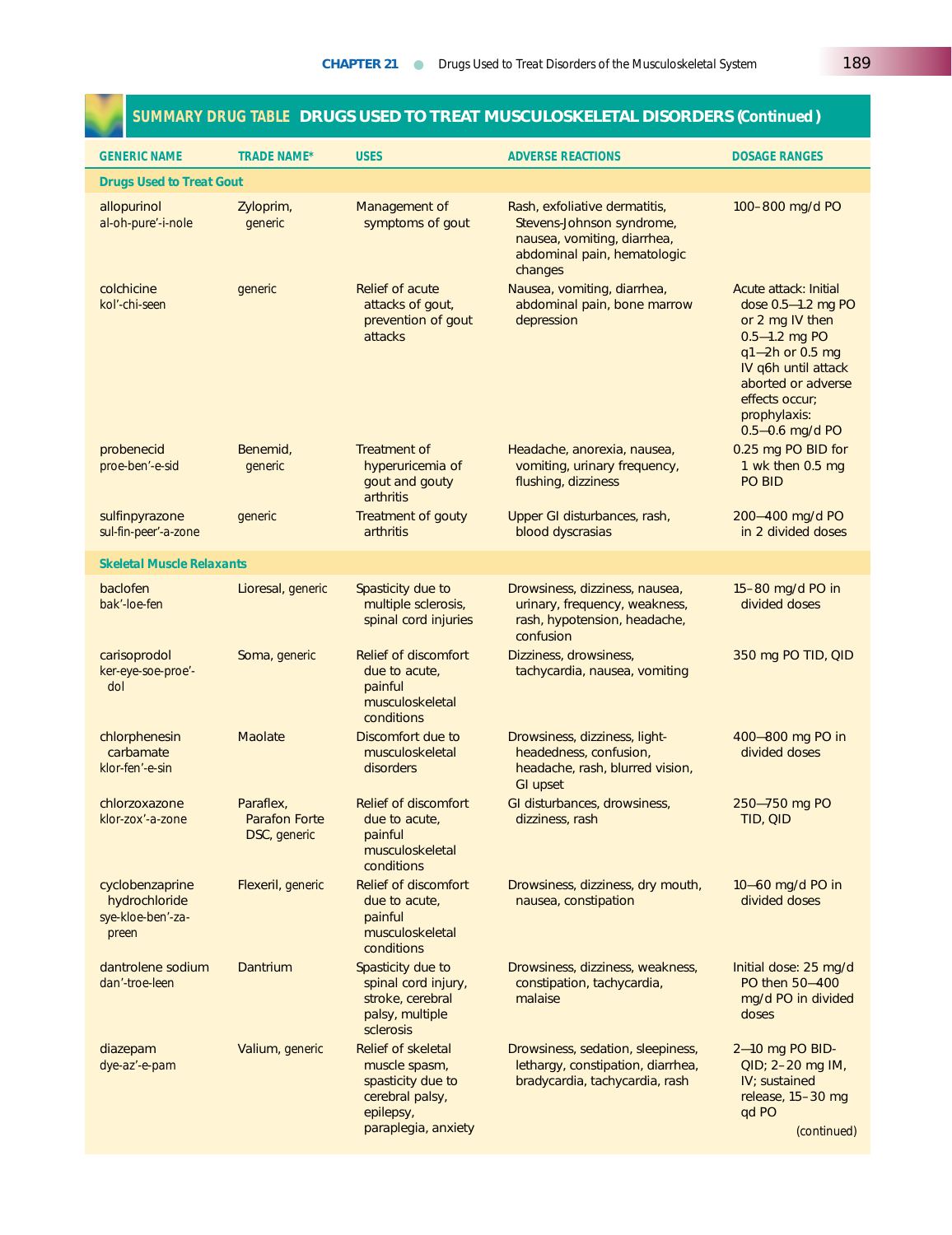# SUMMARY DRUG TABLE DRUGS USED TO TREAT MUSCULOSKELETAL DISORDERS (Continued)

| <b>GENERIC NAME</b>                                            | <b>TRADE NAME*</b>                                      | <b>USES</b>                                                                                       | <b>ADVERSE REACTIONS</b>                                                                                                                                     | <b>DOSAGE RANGES</b>                                                                                           |
|----------------------------------------------------------------|---------------------------------------------------------|---------------------------------------------------------------------------------------------------|--------------------------------------------------------------------------------------------------------------------------------------------------------------|----------------------------------------------------------------------------------------------------------------|
| methocarbamol<br>meth-oh-kar'-ba-mol                           | Robaxin, generic                                        | Discomfort due to<br>musculoskeletal<br>disorders                                                 | Drowsiness, dizziness, light-<br>headedness, confusion,<br>headache, rash, blurred vision,<br>GI upset                                                       | $1-1.5$ g QID PO; up<br>to 3 g/d IM, IV                                                                        |
| orphenadrine<br>citrate<br>or-fen'-a-dreen                     | Banflex,<br>Flexojet,<br>Flexon,<br>Norflex,<br>generic | Discomfort due to<br>musculoskeletal<br>disorders                                                 | Drowsiness, dizziness, light-<br>headedness, confusion,<br>headache, rash, blurred vision,<br>GI upset                                                       | 100 mg BID PO;<br>60 mg IV or IM<br>q12h                                                                       |
| <b>CortIcosteroids</b>                                         |                                                         |                                                                                                   |                                                                                                                                                              |                                                                                                                |
| prednisolone<br>pred-niss'-oh-lone                             | Delta-Cortef,<br>generic                                | Ankylosing<br>spondylitis, bursitis,<br>acute gouty<br>arthritis, rheumatoid<br>arthritis         | See Chap. 50                                                                                                                                                 | 5-60 mg/d PO                                                                                                   |
| prednisone<br>pred'-ni-sone                                    | Deltasone,<br>Orasone,<br>generic                       | Ankylosing<br>spondylitis, bursitis,<br>acute gouty<br>arthritis,<br>rheumatoid arthritis         | See Chap. 50                                                                                                                                                 | 5-60 mg/d PO                                                                                                   |
| <b>Miscellaneous Drugs</b>                                     |                                                         |                                                                                                   |                                                                                                                                                              |                                                                                                                |
| etanercept<br>ee-tah-ner'-sept                                 | <b>Enbrel</b>                                           | <b>Rheumatoid arthritis</b>                                                                       | Congestion, abdominal pain,<br>dyspepsia, irritation at injection<br>site, increased risk of infections,<br>optic neuritis, pancytopenia                     | 25 mg SC twice<br>weekly                                                                                       |
| hylan G-F 20<br>(hyaluronic acid<br>derivatives)               | Synvisc,<br>Hyalgan                                     | Treatment of<br>osteoarthritic knee<br>pain in patients<br>with no response to<br>other treatment | Temporary pain, swelling and/or<br>fluid accumulation in the<br>injected knee, nausea, rash                                                                  | 2 mL by intra-<br>articular injections<br>once weekly for<br>3 wk                                              |
| hydroxychloroquine<br>sulfate<br>hye-drox-ee-klor'-<br>oh-kwin | Plaquenil<br>Sulfate,<br>generic                        | <b>Rheumatoid arthritis-</b><br>antimalarial                                                      | Irritability, nervousness, retinal<br>and corneal changes, anorexia,<br>nausea, vomiting, hematologic<br>effects                                             | 200-600 mg/d PO                                                                                                |
| leflunomide<br>le-flu'-no-mide                                 | Arava                                                   | Rheumatoid arthritis                                                                              | Hypertension, alopecia, rash,<br>nausea                                                                                                                      | Initial dose: 100 mg<br>for 3d; maintenance<br>dose: 20 mg/d                                                   |
| methotrexate<br>meth-oh-trex'-ate                              | Rheumatrex<br>Dose Pak,<br>generic                      | Rheumatoid arthritis.<br>antineoplastic                                                           | Nausea, vomiting, anorexia,<br>severe bone marrow depression,<br>nephrotoxicity, leukopenia,<br>stomatitis, blurred vision                                   | 7.5 mg PO once a<br>wk or 2.5 mg at<br>12-h intervals for<br>3 doses once a<br>week                            |
| penicillamine<br>pen-i-sill'-a-meen                            | Cuprimine,<br>Depen                                     | Rheumatoid arthritis                                                                              | Pruritus, rash, anorexia, nausea,<br>vomiting, epigastric pain, bone<br>marrow depression, proteinuria,<br>hematuria, increased skin<br>friability, tinnitus | Initial dose:<br>125-250 mg/d PO<br>and increased to<br>obtain remission.<br>Maximum daily<br>dose is 1.0 g PO |
| sulfasalazine<br>sul-fa-sal'-a-zeen                            | Azulfidine.<br>generic                                  | Rheumatoid arthritis,<br>ulcerative colitis                                                       | Nausea, emesis, abdominal pains,<br>crystalluria, hematuria, Stevens-<br>Johnson syndrome, rash,<br>headache, drowsiness, diarrhea                           | $2-4$ g/d PO in<br>divided doses                                                                               |

\*The term generic indicates the drug is available in generic form.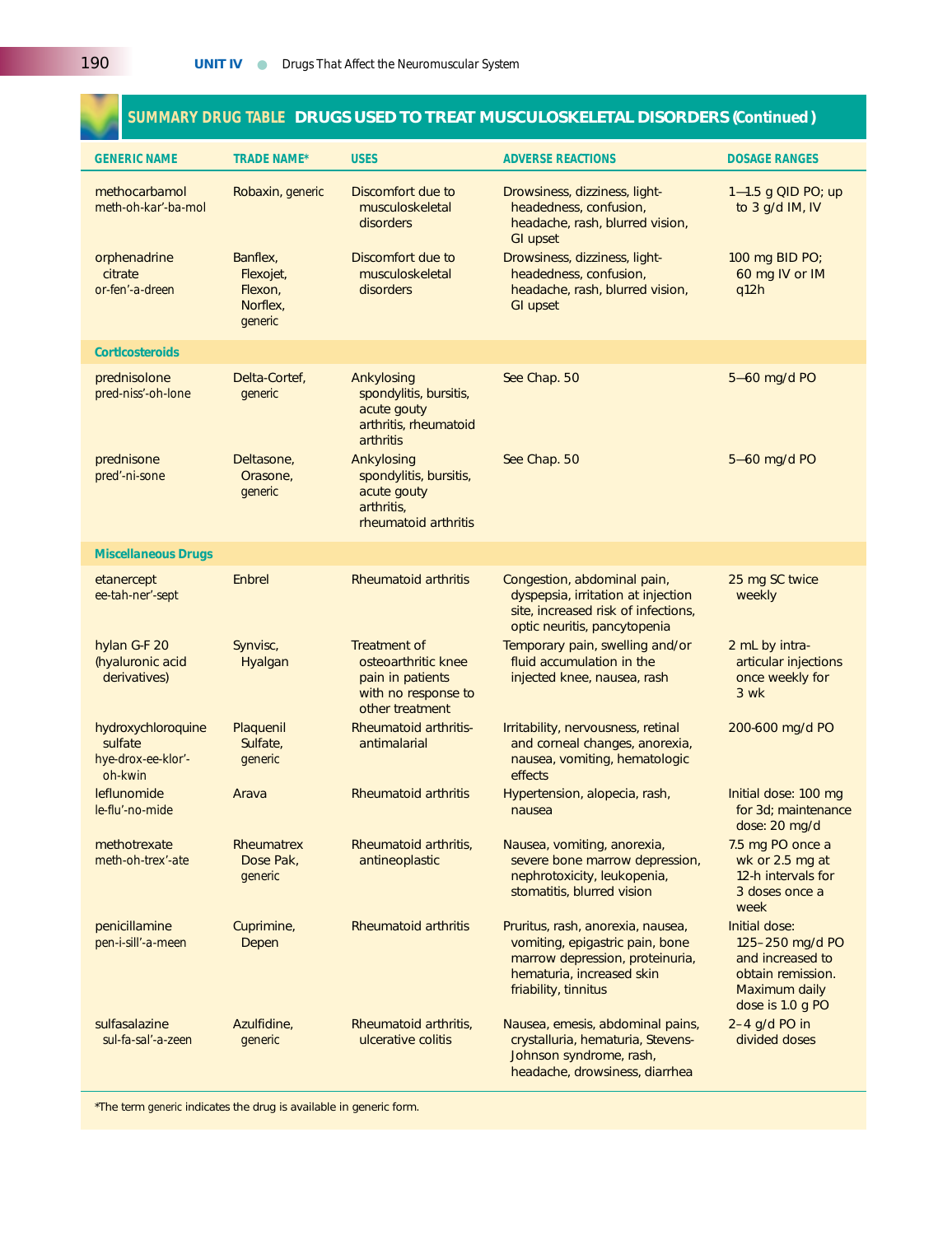increases the risk of theophylline toxicity. When angiotensin-converting enzyme inhibitors or the thiazide diuretics are administered with allopurinol, there is an increased risk of hypersensitivity reactions. Administration of allopurinol with aluminum salts may decrease the effectiveness of allopurinol.

Salicylates antagonize probenecid's uricosuric action. Concurrent administration of probenecid increases the effects of acyclovir, barbiturates, benzodiazepines, dapsone, methotrexate, NSAIDs, rifampin, and the sulfonamides.

Sulfinpyrazone may increase the anticoagulant activity of oral anticoagulants. There is an increased risk of hypoglycemia when sulfinpyrazone is administered with tolbutamide. Concurrent administration of sulfinpyrazone with verapamil may decrease the effectiveness of verapamil.

# **SKELETAL MUSCLE RELAXANTS**

## **ACTIONS** ●

The mode of action of many skeletal muscle relaxants, for example carisoprodol (Soma), baclofen (Lioresal), and chlorzoxazone (Paraflex), is not clearly understood. Many of these drugs do not directly relax skeletal muscles, but their ability to relieve acute painful musculoskeletal conditions may be due to their sedative action. Cyclobenzaprine (Flexeril) appears to have an effect on muscle tone, thus reducing muscle spasm.

The exact mode of action of diazepam (Valium), an antianxiety drug (see Chap. 30), in the relief of painful musculoskeletal conditions is unknown. The drug does have a sedative action, which may account for some of its ability to relieve muscle spasm and pain.

# —————————————<del>————</del>

Skeletal muscle relaxants are used in various acute, painful musculoskeletal conditions, such as muscle strains and back pain.

# **ADVERSE REACTIONS** ●

Drowsiness is the most common reaction seen with the use of skeletal muscle relaxants. Additional adverse reactions are given in the Summary Drug Table: Drugs Used to Treat Musculoskeletal Disorders. Some of the adverse reactions that may be seen with the administration of diazepam include drowsiness, sedation, sleepiness, lethargy, constipation or diarrhea, bradycardia or tachycardia, and rash.

### **CONTRAINDICATIONS** ●

The skeletal muscle relaxants are contraindicated in patients with known hypersensitivity. Baclofen is contraindicated in skeletal muscle spasms caused by rheumatic disorders. Carisoprodol is contraindicated in patients with a known hypersensitivity to meprobamate. Cyclobenzaprine is contraindicated in patients with a recent myocardial infarction, cardiac conduction disorders, and hyperthyroidism. In addition, cyclobenzaprine is contraindicated within 14 days of the administration of a monoamine oxidase inhibitor. Oral dantrolene is contraindicated in patients with active hepatic disease and muscle spasm caused by rheumatic disorders and during lactation. See Chapter 30 for information on diazepam.

### **PRECAUTIONS**

The skeletal muscle relaxants are used with caution in patients with a history of cerebrovascular accident, cerebral palsy, parkinsonism, or seizure disorders and during pregnancy (Pregnancy Category C) and lactation. Carisoprodol is used with caution in patients with severe liver or kidney disease and during pregnancy (category unknown) and lactation. Cyclobenzaprine is used cautiously in patients with cardiovascular disease and during pregnancy (Pregnancy Category B) and lactation. Dantrolene is a Pregnancy Category C drug and is used with caution during pregnancy. See Chapter 25 for information on diazepam.

# **INTERACTIONS**

There is an increased central nervous system (CNS) depressant effect when the skeletal muscle relaxants are administered with other CNS depressants, such as alcohol, antihistamines, opiates, and sedatives. There is an additive anticholinergic effect when cyclobenzaprine is administered with other drugs with anticholinergic effects (eg, antihistamines, antidepressants, atropine, haloperidol). See Chapter 30 for information on diazepam.

# **BISPHOSPHONATES**

The bisphosphonates are drugs used to treat musculoskeletal disorders such as osteoporosis and Paget's disease. This chapter will discuss the use of these drugs in the treatment of osteoporosis.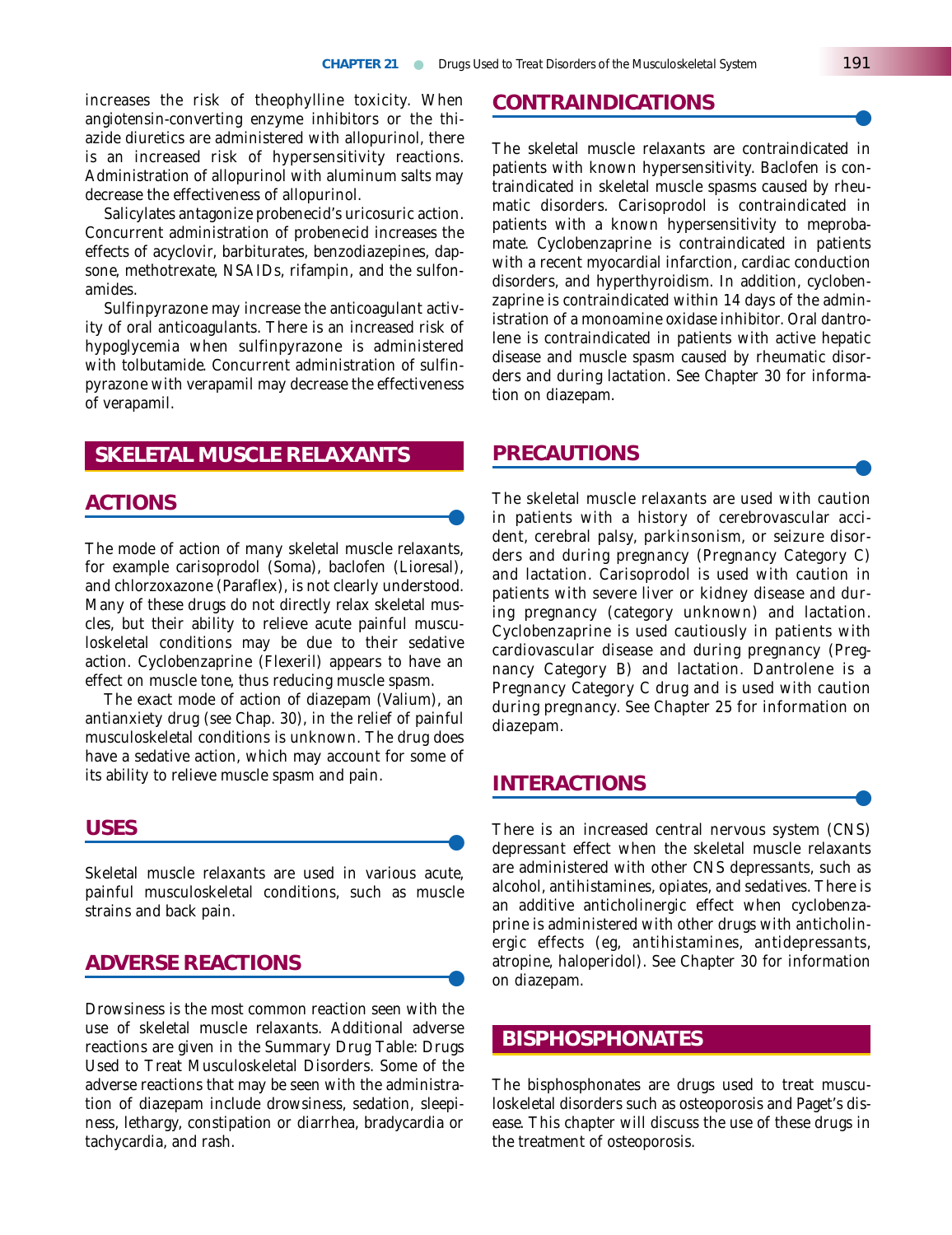# **ACTIONS** ●

Alendronate, etidronate, and risedronate act primarily on the bone by inhibiting normal and abnormal bone resorption. This results in increased bone mineral density, reversing the progression of osteoporosis.

# **USES** ●

The bisphosphonates are used to treat osteoporosis in postmenopausal women, Paget's disease of the bone, and postoperative treatment after total hip replacement (etidronate).

# **ADVERSE REACTIONS** ●

Adverse reactions with the bisphosphonates include nausea, diarrhea, increased or recurrent bone pain, headache, dyspepsia, acid regurgitation, dysphagia, and abdominal pain.

# **CONTRAINDICATIONS** ●

These drugs are contraindicated in patients who are hypersensitive to the bisphosphonates. Alendronate and risedronate are contraindicated in patients with hypocalcemia. Alendronate is a pregnancy Category C drug and is contraindicated during pregnancy. These drugs are contraindicated in patients with renal impairment with serum creatinine less than 5 mg/dL. Concurrent use of these drugs with hormone replacement therapy is not recommended.

### **PRECAUTIONS**

These drugs are used cautiously in patients with gastrointestinal disorders, renal function impairment and those who are pregnant or lactating.

# **INTERACTIONS**

When administered with ranitidine, alendronate bioavailability is increased. When calcium supplements or antacids are administered with risedronate or alendronate, absorption of the bisphosphonates is decreased. In addition, risedronate absorption is inhibited when the drug is administered with magnesium and aluminum. There is an increased risk of gastrointestinal effects when the bisphosphonates are administered with aspirin.

# **CORTICOSTEROIDS**

#### **ACTIONS** ●

**Corticosteroids** are hormones secreted from the adrenal cortex. These hormones arise from the cortex of the adrenal gland and are made from the crystalline steroid alcohol cholesterol. Synthetic forms of the natural adrenal cortical hormones are available. The potent antiinflammatory action of the corticosteroids makes these drugs useful in the treatment of many types of musculoskeletal disorders. The corticosteroids are discussed in Chapter 50.

# **USES** ●

The corticosteroids may be used to treat rheumatic disorders such as ankylosing spondylitis, rheumatoid arthritis, gout, bursitis (inflammation of the bursa, usually the bursa of the shoulder), and osteoarthritis.

### **ADVERSE REACTIONS** ●

Corticosteroids may be given in high doses for some arthritic disorders. Many adverse reactions are associated with high-dose and long-term corticosteroid therapy. Chapter 50 discusses some of the adverse reactions associated with corticosteroid therapy. A comprehensive list of adverse reactions is provided in Display 50-2. Contraindications, precautions, and interactions of the corticosteroids are discussed in Chapter 50.

# **MISCELLANEOUS DRUGS**

The miscellaneous drugs are used to treat a variety of musculoskeletal disorders. Penicillamine, methotrexate (MTX), and hydroxychloroquine are used to treat rheumatoid arthritis in patients who have had an insufficient therapeutic response to or are intolerant of other antirheumatic drugs such as the sailcylates and NSAIDs. The Summary Drug Table: Drugs Used to Tream Musculoskeletal Disorders provides additional information about these and other drugs. One compound, hylan G-F 20, listed in the Summary Drug Table is not used for rheumatoid arthritis, but rather, for osteoarthritis knee pain. It is a viscous, elastic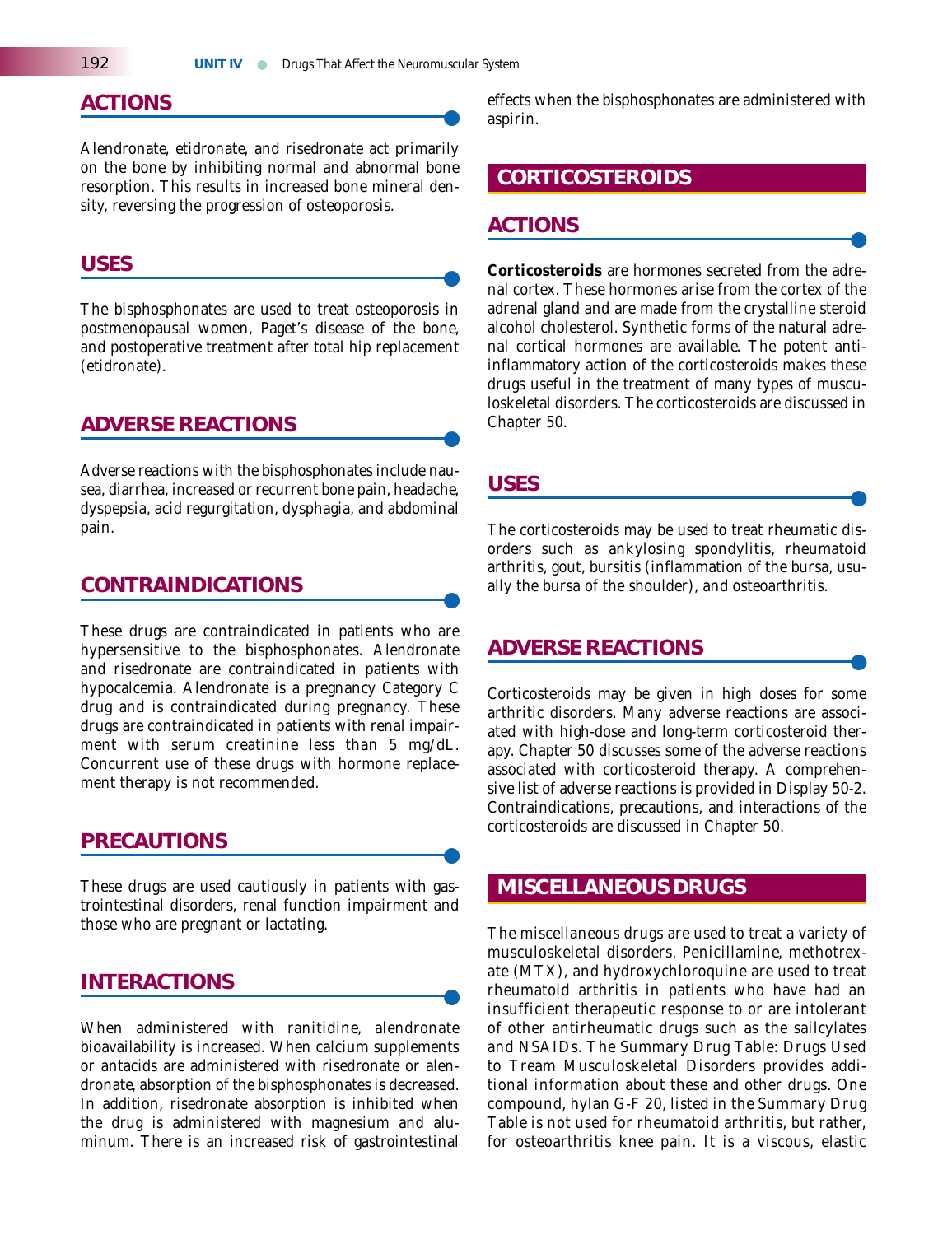sterile mixture made of hylan A fluid, hylan B gel, and salt water that is administered directly into the knee.

### **ACTIONS** ●

The mechanism of action of penicillamine, MTX, and hydroxychloroquine in the treatment of rheumatoid arthritis is unknown.

# **USES** ●

Penicillamine, MTX, and hydroxychloroquine are used in the treatment of rheumatoid arthritis. The administration of MTX is reserved for severe, disabling disease that is not responsive to other treatment.

# **ADVERSE REACTIONS** ●

Hydroxychloroquine administration may result in irritability, nervousness, anorexia, nausea, vomiting, and diarrhea. This drug also may have adverse effects on the eye, including blurred vision, corneal edema, halos around lights, and retinal damage. Hematologic effects, such as aplastic anemia and leukopenia, may also be seen.

The adverse reactions seen with penicillamine include pruritus, rash, anorexia, nausea, vomiting, epigastric pain, bone marrow depression, proteinuria, hematuria, increased skin friability, and tinnitus. Penicillamine is capable of causing severe toxic reactions.

MTX is a potentially toxic drug that is also used in the treatment of malignancies and psoriasis. Nausea, vomiting, a decreased platelet count, leukopenia (decreased white blood cell count), stomatitis (inflammation of the oral cavity), rash, pruritus, dermatitis, diarrhea, alopecia (loss of hair), and diarrhea may be seen with the administration of this drug.

# **CONTRAINDICATIONS** ●

These drugs are contraindicated in patients with known hypersensitivity. Hydroxychloroquine is contraindicated in patients with porphyria (a group of serious inherited disorders affecting the bone marrow or the liver), psoriasis (chronic skin disorder), and retinal disease (may cause irreversible retinal damage). MTX is contraindicated during pregnancy because it is a Pregnancy Category X drug and may cause birth defects

in the developing fetus. Penicillamine is contraindicated in patients with a history of allergy to penicillin.

#### **PRECAUTIONS**

Hydroxychloroquine is used cautiously in patients with hepatic disease or alcoholism and during pregnancy (Pregnancy Category C) and lactation. MTX is used cautiously in patients with renal impairment, women of childbearing age, and older adults or individuals who are chronically ill or debilitated. Penicillamine is used with extreme caution during pregnancy (Pregnancy Category C) and lactation.

#### **INTERACTIONS**

There is an increased risk of toxicity of MTX when administered with the NSAIDs, salicylates, oral antidiabetic drugs, phenytoin, tetracycline, and probenecid. There is an additive bone marrow depressant effect when administered with other drugs known to depress the bone marrow or with radiation therapy. There is an increased risk for nephrotoxicity when MTX is administered with other drugs that cause nephrotoxicity. When penicillamine is administered with digoxin, decreased blood levels of digoxin may occur. There is a decreased absorption of penicillamine when the drug is administered with food, iron preparations, and antacids.

#### ❁**Health Supplement Alert: Glucosamine and Chondroitin**

*Both glucosamine and chondroitin are used, in combination or alone, to treat arthritis, particularly osteoarthritis. Chondroitin acts as the flexible connecting matrix between the protein filaments in cartilage. Chondroitin can be produced in the laboratory or can come from natural sources (eg, shark cartilage). Some studies suggest that if chondroitin sulfate is available to the cell matrix, synthesis of the matrix can occur. For this reason it is used to treat arthritis. Although there is not much information on chrondroitin's long-term effects, it is generally not considered to be harmful.* 

*Glucosamine is found in mucopolysaccharides, mucoproteins, and chitin. Chitin is found in various marine invertebrates and other lower animals and members of the plant family. In osteoarthritis there is a progressive degeneration of cartilage glycosaminoglycans. Oral glucosamine theoretically provides a building block for regeneration of damaged cartilage. The absorption of oral glucosamine is 90% to 98%, making it widely accepted for use. However, chondroitin molecules are very large (50–300 times larger than glucosamine), and only 0% to13% of chondroitin is absorbed. There is speculation that these larger molecules are undeliverable to cartilage cells. Glucosamine is generally well tolerated, and no adverse reactions have been reported with its use.*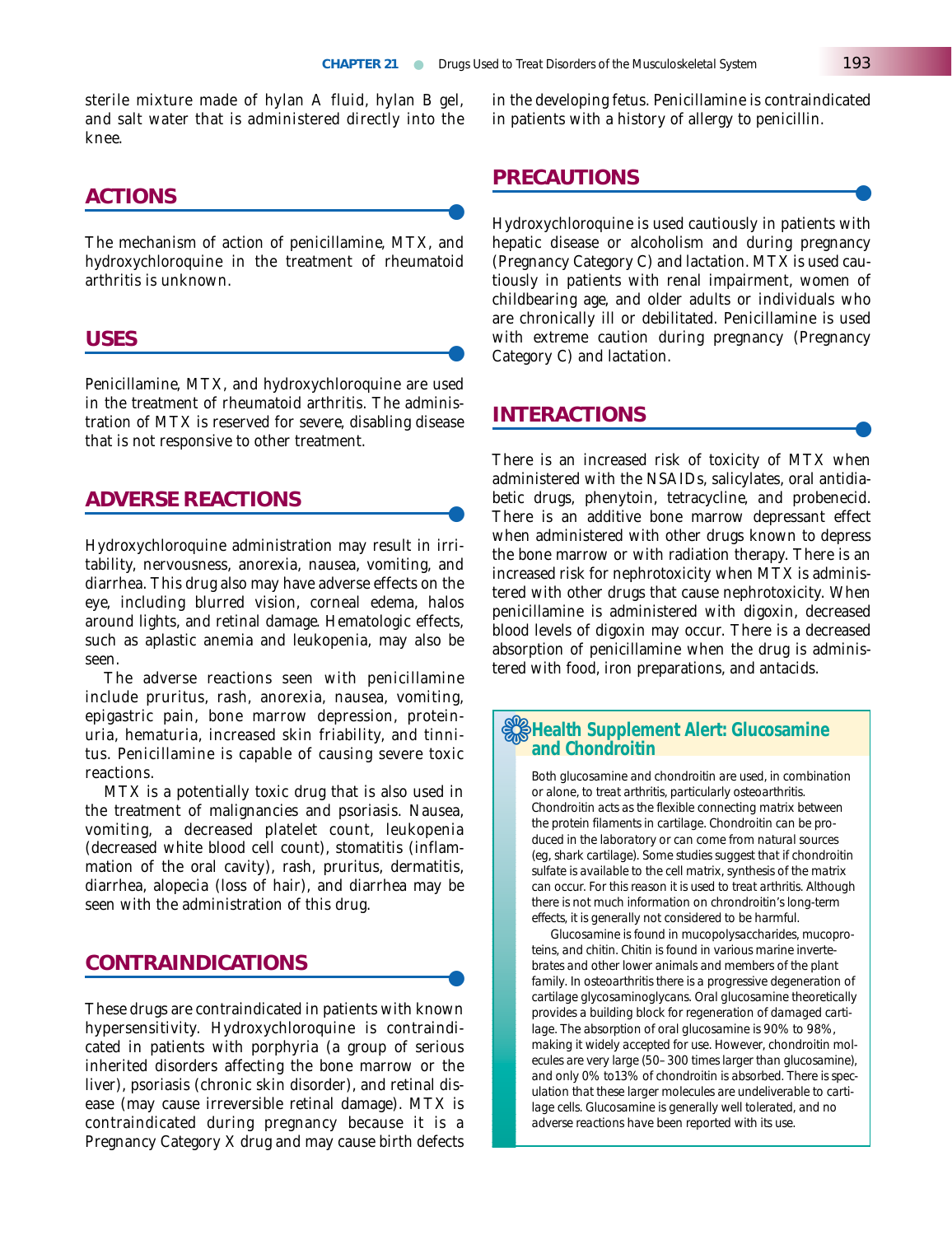● **The Patient Receiving a Drug for a Musculoskeletal Disorder**

#### **ASSESSMENT**

#### *Preadministration Assessment*

The nurse obtains the patient's history, that is, a summary of the disorder, including onset, symptoms, and current treatment or therapy. In some instances, it may be necessary to question patients regarding their ability to carry out activities of daily living, including employment when applicable.

For the physical assessment, the nurse generally appraises the patient's physical condition and limitations. If the patient has arthritis (any type), the nurse examines the affected joints in the extremities for appearance of the skin over the joint, evidence of joint deformity, and mobility of the affected joint. Patients with osteoporosis are assessed for pain particularly in the upper and lower back or hip. Vital signs and weight are taken to provide a baseline for comparison during therapy. If the patient has gout, the nurse examines the affected joints and notes the appearance of the skin over the joints and any joint enlargement.

#### *Ongoing Assessment*

Periodic evaluation is an important part of therapy for musculoskeletal disorders. With some disorders such as acute gout, the patient can be expected to respond to therapy in hours. Therefore, it is important for the nurse to inspect the joints involved every 1 to 2 hours to identify immediately a response or nonresponse to therapy. At this time, the nurse questions the patient regarding the relief of pain, as well as adverse drug reactions. In other disorders, response is gradual and may take days, weeks, and even months of treatment. Depending on the drug administered and the disorder being treated, the evaluation of therapy may be daily or weekly. These recorded evaluations help the primary health care provider plan current and future therapy, including dosage changes, changes in the drug administered, and institution of physical therapy.

Some of these drugs are toxic. The nurse closely observes the patient for the development of adverse reactions. Should any one or more adverse reactions occur, the nurse notifies the primary health care provider before the next dose is due.

#### **NURSING DIAGNOSES**

Drug-specific nursing diagnoses are highlighted in the Nursing Diagnoses Checklist. Other nursing diagnoses applicable to these drugs are discussed in depth in Chapter 4.

#### **Nursing Diagnoses Checklist**

- ✓ **Risk for Injury** related to adverse drug reactions (dizziness, drowsiness)
- ✓ **Risk for Impaired Skin Integrity** related to adverse drug reactions (dermatitis, rash)
- ✓ **Altered Oral Mucous Membranes** related to adverse reactions (stomatitis)
- ✓ **Diarrhea** related to adverse drug reaction
- **✓ Constipation** related to adverse drug reaction

#### **PLANNING**

The expected outcomes for the patient depend on the reason for administration but may include an optimal response to therapy, management of common adverse drug reactions, and an understanding of and compliance with the prescribed therapeutic regimen.

#### **IMPLEMENTATION**

#### *Promoting an Optimal Response to Therapy*

The patient with a musculoskeletal disorder may be in acute pain or have longstanding mild to moderate pain, which can be just as difficult to tolerate as severe pain. Along with pain, there may be skeletal deformities, such as the joint deformities seen with advanced rheumatoid arthritis. For many musculoskeletal conditions, drug therapy is a major treatment modality. Therapy with these drugs may keep the disorder under control (eg, therapy for gout), improve the patient's ability to carry out the activities of daily living, or make the pain and discomfort tolerable.

Patients on bed rest require position changes and good skin care every 2 hours. The patient with an arthritis disorder may experience much pain or discomfort and may require assistance with activities, such as ambulating, eating, and grooming. Patients with osteoporosis may require a brace or corset when out of bed.

Patients with a musculoskeletal disorder often have anxiety related to the symptoms and the chronicity of their disorder. In addition to physical care, these patients often require emotional support, especially when a disorder is disabling and chronic. The nurse explains to the patient that therapy may take weeks or longer before any benefit is noted. When this is explained before therapy is started, the patient is less likely to become discouraged over the slow results of drug therapy.

GOLD COMPOUNDS. Aurothioglucose and gold sodium thiomalate are given intramuscularly, preferably in the upper outer quadrant of the gluteus muscle. The nurse gives auranofin orally.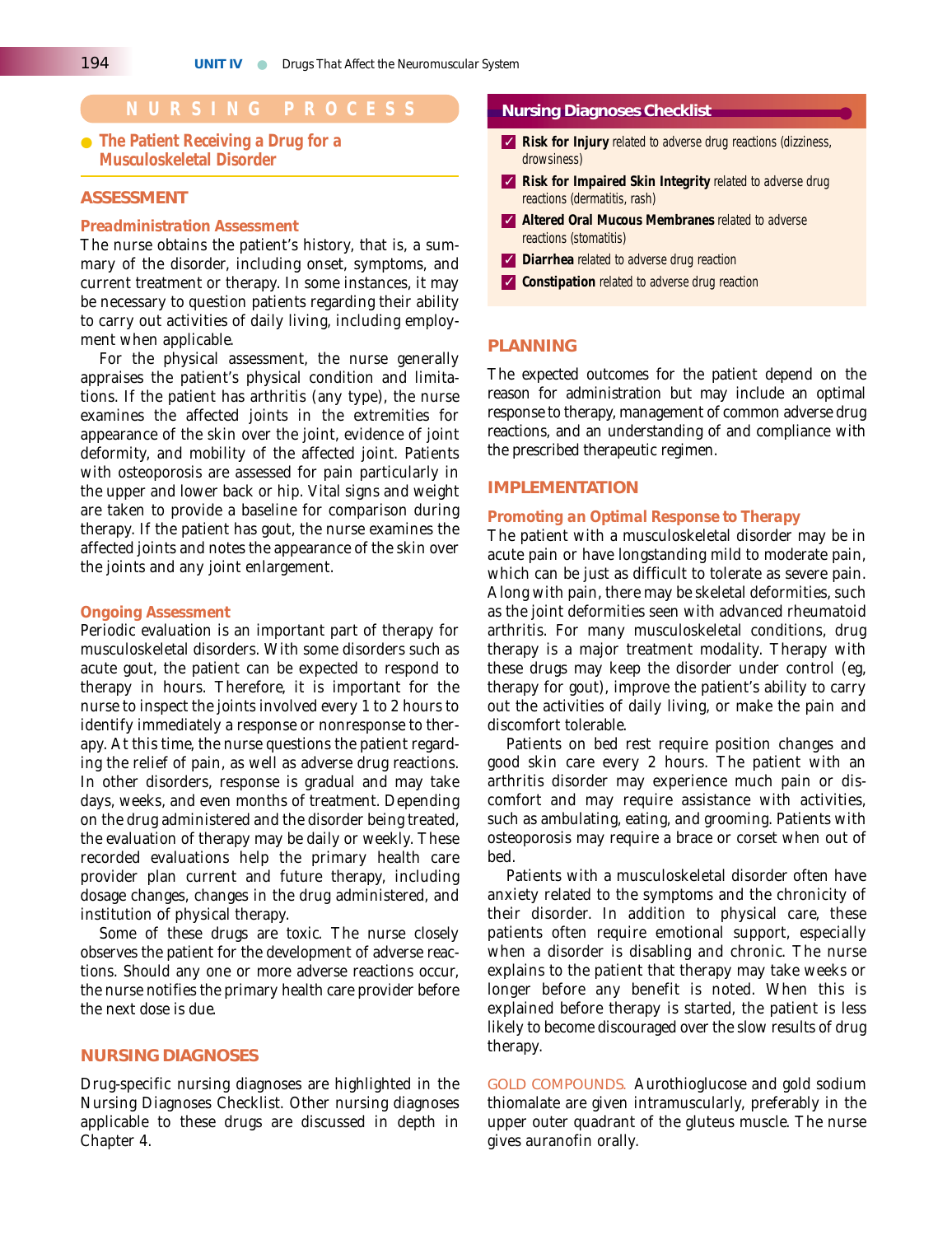DRUGS USED FOR GOUT. The nurse gives allopurinol, probenecid, and sulfinpyrazone with, or immediately after, meals to minimize gastric distress. Colchicine usually can be given with food or milk. When this drug is used for the treatment of an acute gout attack, the nurse may give it every 1 to 2 hours until the pain is relieved. The primary health care provider writes specific orders for administration of the drug and when the drug is to be stopped. The nurse evaluates the patient carefully for relief of pain or the occurrence of nausea, vomiting, or diarrhea. After this evaluation, the nurse decides whether to administer or withhold the drug. Colchicine may be given intravenously for severe gout.

SKELETAL MUSCLE RELAXANTS. The nurse gives these drugs with food to minimize gastrointestinal distress. In addition to drug therapy, rest, physical therapy, and other measures may be part of treatment.

BISPHOSPHONATES. When administering alendronate or risedronate the nurse gives the drug orally in the morning before the first food or drink of the day. Risedronate and etidronate are administered once daily. Etidronate is not administered within 2 hours of food, vitamin and mineral supplements, or antacids.

#### ❊**Nursing Alert**

*Alendronate is administered orally each day or as a once-aweek dose. The nurse should check the physician's order to be certain of the dosage and the times of administration. When administering the drug for treatment of osteoporosis in postmenopausal women, the dosage is 70 mg once weekly or 10 mg daily. When administering the drug for prevention of osteoporosis, 5 mg of the drug is given daily or 35 mg once a week.*

When alendronate and risedronate are administered, serum calcium levels are monitored before, during, and after therapy.

To facilitate delivery of the drug to the stomach and minimize adverse gastrointestinal effects, the nurse administers the drug with 6 to 8 oz of water while the patient is in an upright position. The patient is instructed to remain upright (avoid lying down) for at least 30 minutes after taking the drug.

CORTICOSTEROIDS. When the patient is receiving one of these drugs on alternate days (alternate-day therapy), the drug must be given before 9 AM. It is extremely important that these drugs not be omitted or discontinued suddenly.

MISCELLANEOUS DRUGS. The nurse administers hydroxychloroquine with food or milk to help prevent

#### ❊**Nursing Alert**

*When corticosteroid use is discontinued, the dosage must be tapered gradually over several days. If high dosages have been given, it may take a week or more to taper the dosage.*

gastrointestinal upset. The nurse administers MTX orally. A therapeutic response usually begins within 3 to 6 weeks of therapy, and improvement may continue for another 12 weeks. Treatment with this drug may continue for as long as 2 years. Penicillamine must be given to a patient with an empty stomach, 1 hour before or 2 hours after a meal.

#### *Monitoring and Managing Adverse Drug Reactions*

GOLD COMPOUNDS. The nurse observes the patient closely for evidence of dermatitis. Itching may occur before a skin reaction and should be reported to the primary health care provider immediately. If itching occurs, the nurse may apply a soothing lotion or an antiseptic cream. The nurse also keeps the environment free of irritants that aggravate itching, such as rough fabrics, excessive warmth, or excessive dryness.

The nurse inspects the patient's mouth daily for ulceration of the mucous membranes. A metallic taste may be noted before stomatitis becomes evident. The nurse advises the patient to inform the primary health care provider or nurse if a metallic taste occurs. Good oral care is necessary. The teeth should be brushed after each meal and the mouth rinsed with plain water to remove food particles. Mouthwash may also be used, but excessive use may result in oral infections due to the destruction of the normal bacteria present in the mouth.

#### ❄**Gerontologic Alert**

*Gold compounds are given cautiously to older adults. Tolerance for gold therapy decreases with advancing age.*

While taking gold compounds the patient is monitored closely for thrombocytopenia (abnormally low numbers of platelets in the blood). The primary health care provider orders frequent blood studies (usually once a month or more frequently).

#### ❊**Nursing Alert**

*If the platelet count falls below 100,000/mm<sup>3</sup> or if the patient experiences signs and symptoms of thrombocytopenia (eg, easy bruising, bleeding gums, epistaxis, melena), the nurse notifies the physician immediately.*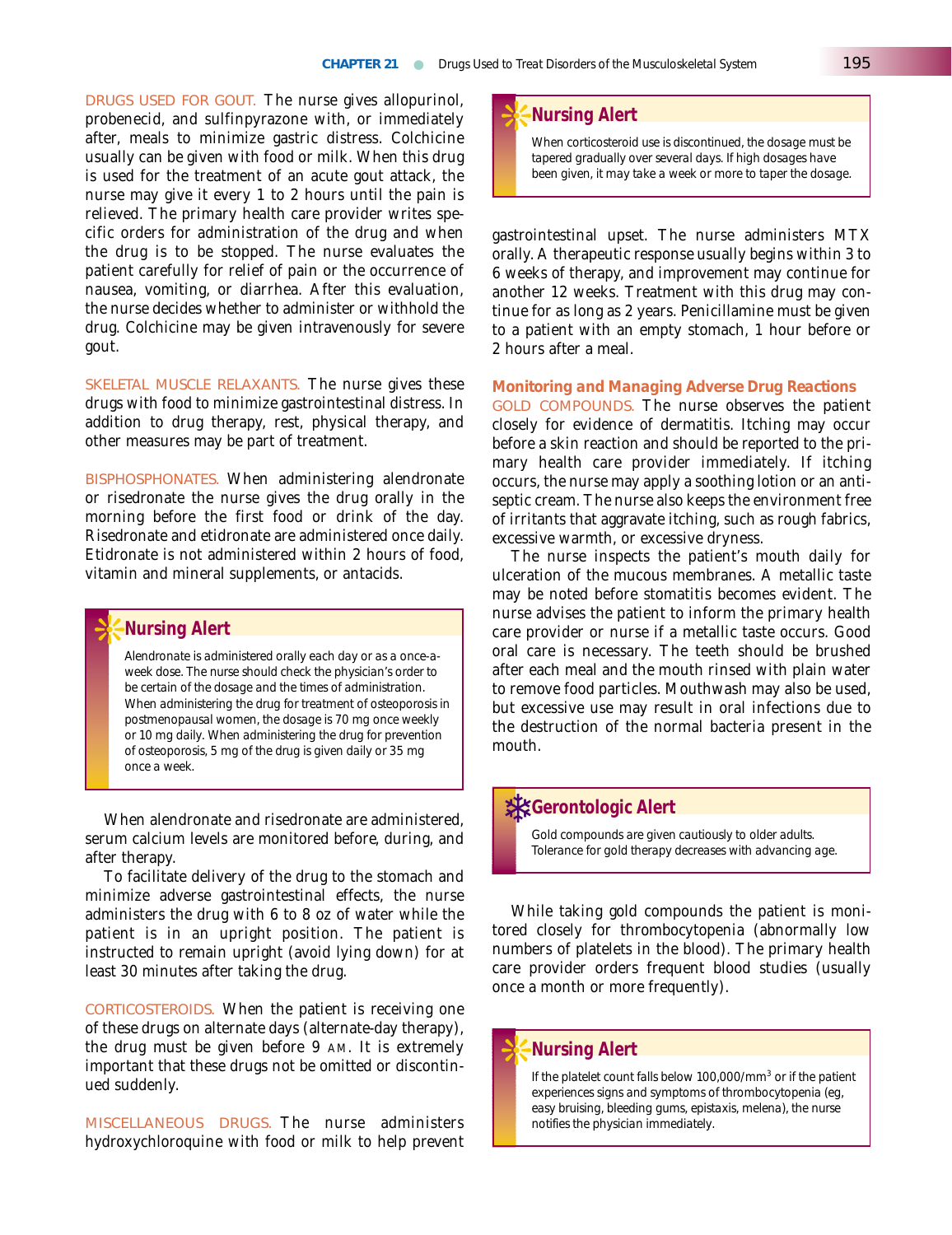DRUGS USED FOR GOUT. The nurse encourages a liberal fluid intake and measures the intake and output. The daily urine output should be at least 2 liters. An increase in urinary output is necessary to excrete the urates (uric acid) and prevent urate acid stone formation in the genitourinary tract.

The nurse provides adequate fluids and reminds the patient frequently of the importance of increasing fluid intake. If the patient fails to increase the oral intake, the nurse informs the primary health care provider. In some instances, it may be necessary to administer intravenous fluids to supplement the oral intake when the patient fails to drink about 3000 mL of fluid per day.

Administration of allopurinol may result in skin rash. This rash may precede a serious adverse reaction, Stevens-Johnson syndrome (see Chaps. 6 and 8). The nurse immediately reports to the primary health care provider the presence of any rash.

SKELETAL MUSCLE RELAXANTS. These drugs may cause drowsiness. Because of the risk of injury, the nurse evaluates the patient carefully before allowing the patient to ambulate alone. If drowsiness does occur, assistance with ambulatory activities is necessary. If drowsiness is severe, the nurse notifies the primary health care provider before the next dose is due.

BISPHOSPHONATES. The nurse monitors the patient taking the bisphosphonates for any adverse reactions such as nausea, diarrhea, increased or recurrent bone pain, headache, dyspepsia, acid regurgitation, dysphagia, and abdominal pain. Analgesic may be administered for headache. Notify the primary health care provider of adverse reactions such as the return of bone pain or severe diarrhea.

MISCELLANEOUS DRUGS. The nurse closely observes the patient taking hydroxychloroquine for adverse reactions. It is important for the nurse to be alert to skin rash, fever, cough, easy bruising, or unusual bleeding, or the patient's complaints of sore throat, visual changes, mood changes, loss of hair, tinnitus, or hearing loss. The nurse immediately reports adverse reactions. Particular attention is paid to visual changes because irreversible retinal damage may occur. The nurse observes the patient for signs of easy bruising and infection, which may indicate bone marrow depression, an adverse reaction related to the platelets and white blood cells. A decreased platelet count may cause the patient to bleed easily. The nurse applies pressure to all venipuncture puncture sites for at least 10 minutes and avoids intramuscular injections. The mouth is inspected daily for signs of inflammation or ulceration. The nurse also inspects each stool for diarrhea or signs of gastrointestinal bleeding.

Administration of penicillamine has been associated with many adverse reactions, some of which are potentially serious and even fatal. The nurse carefully evaluates any complaint or comment made by the patient and reports it to the primary health care provider. Increased skin friability may occur, which may result in easy breakdown of the skin at pressure sites, such as the hips, elbows, and shoulders. If the patient is unable to ambulate, the nurse changes the patient's position and inspects pressure sites for skin breakdown every 2 hours.

MTX is potentially toxic. Therefore, the nurse observes closely for development of adverse reactions, such as thrombocytopenia (see Nursing Alert in Gold Compounds section) and leukopenia (see discussion of adverse reactions associated with hydroxychloroquine). Hematology, liver, and renal function studies are monitored every 1 to 3 months with MTX therapy. The primary care provider is notified of abnormal hematology, liver function, or kidney function findings. The nurse immediately brings all adverse reactions or suspected adverse reactions to the attention of the primary health care provider.

#### *Educating the Patient and Family*

To ensure compliance with the treatment regimen, the patient must understand the importance of complying with the prescribed treatment regimen and taking the drug exactly as directed to obtain the best results from therapy. To meet this goal, the nurse develops an effective plan of patient and family teaching.

The points included in a patient and family teaching plan depend on the type and severity of the musculoskeletal disorder being treated. The nurse must carefully explain that treatment for the disorder includes drug therapy, as well as other medical management, such as diet, exercise, limitations or nonlimitations of activity, and periodic physical therapy treatments. The nurse emphasizes the importance of not taking any nonprescription drugs unless their use has been approved by the primary health care provider. The following points for specific drugs are included in the teaching plan. Information included for the patient taking a corticosteroid is explained in Chapter 50.

#### GOLD COMPOUNDS

- Toxic reactions are possible when taking gold compounds. Report adverse reactions to the primary health care provider as soon as possible.
- Contact the primary health care provider if a metallic taste is noted.
- Arthralgia (pain in the joints) may be noted for 1 or 2 days after the parenteral form is given.
- Chrysiasis may occur, especially on areas exposed to sunlight. Avoid exposure to sunlight or ultraviolet light.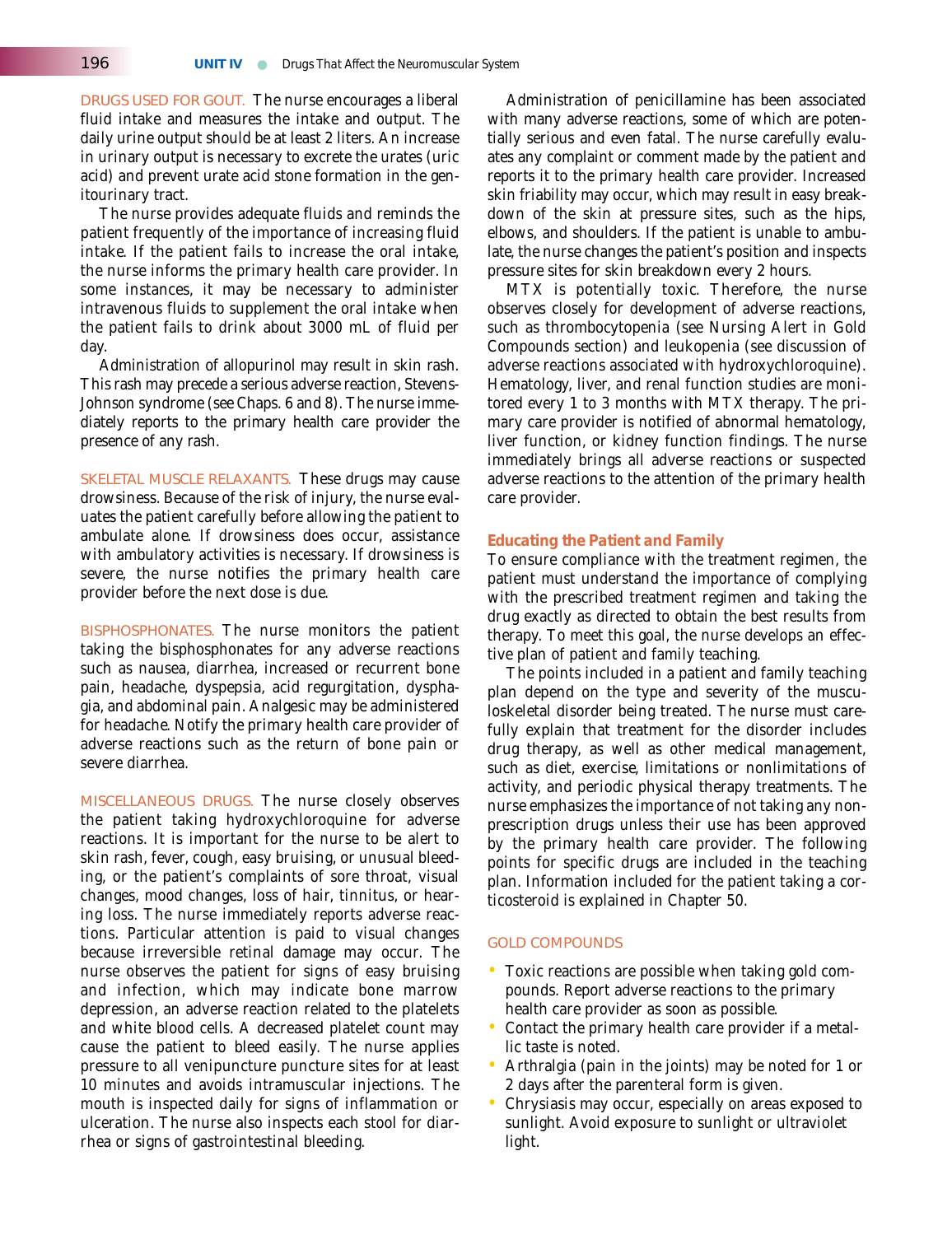#### DRUGS USED FOR GOUT

- Drink at least 10 glasses of water a day until the acute attack has subsided.
- Take this drug with food to minimize gastrointestinal upset.
- If drowsiness occurs, avoid driving or performing other hazardous tasks.
- Acute gout—Notify the primary health care provider if pain is not relieved in a few days.
- Colchicine for acute gout—Take this drug at the intervals prescribed by the primary health care provider and stop taking the drug when the pain is relieved or when diarrhea or vomiting occurs. If the pain is not relieved in about 12 hours, notify the primary health care provider.
- Allopurinol—Notify the primary health care provider if a skin rash occurs.
- Colchicine—Notify the primary health care provider if skin rash, sore throat, fever, unusual bleeding or bruising, unusual fatigue, or weakness occurs.

#### SKELETAL MUSCLE RELAXANTS

- This drug may cause drowsiness. Do not drive or perform other hazardous tasks if drowsiness occurs.
- This drug is for short-term use. Do not use the drug for longer than 2 to 3 weeks.
- Avoid alcohol or other depressants while taking this drug.

#### **BISPHOSPHONATES**

*Alendronate and risedronate.* These drugs are taken with 6 to 8 oz of water first thing in the morning. Do not lie down for at least 30 minutes after taking the drug and wait at least 30 minutes before taking any other food or drink. The drugs are taken exactly as prescribed. The primary care provider may prescribe alendronate as a once weekly dose or to be taken daily. Risedronate is taken daily. Take supplemental calcium and vitamin D if dietary intake is inadequate. Take all medication, including vitamin and mineral supplements, at a different time of the day to prevent interference with absorption of the drug.

#### MISCELLANEOUS DRUGS

*Penicillamine.* The primary health care provider will explain the treatment regimen and adverse reactions before therapy is started. You must know which toxic reactions require contacting the primary health care provider immediately. Take penicillamine on an empty stomach, 1 hour before or 2 hours after a meal. If other drugs are prescribed, penicillamine is taken 1 hour apart from any other drug. Observe skin areas over the elbows, shoulders, and buttocks for evidence of bruising, bleeding, or break in the skin (delayed wound healing may occur). If these occur, do not self-treat the problem, but notify the primary health care provider immediately. An alteration in taste perception may occur. Taste perception should return to normal within 2 to 3 months.

*Methotrexate.* Take MTX exactly as directed. If a weekly dose is prescribed, use a calendar or some other method to take the drug on the same day each week. Never increase the prescribed dose of this drug. Mistaken daily use has led to fatal toxicity. Notify the primary health care provider immediately if any of the following occur: sore mouth, sores in the mouth, diarrhea, fever, sore throat, easy bruising, rash, itching, or nausea and vomiting. Women of childbearing age should use an effective contraceptive during therapy with MTX and for 8 weeks after therapy.

*Hydroxychloroquine.* Take hydroxychloroquine with food or milk. Contact the primary health care provider immediately if any of the following occur: hearing or visual changes, skin rash or severe itching, hair loss, change in the color of the hair (bleaching), changes in the color of the skin, easy bruising or bleeding, fever, sore throat, muscle weakness, or mood changes. It may be several weeks before symptoms are relieved.

#### **EVALUATION**

- The therapeutic drug effect is achieved.
- Adverse reactions are identified, reported to the primary health care provider, and managed using appropriate nursing interventions.
- The patient verbalizes the importance of complying with the prescribed therapeutic regimen.
- The patient and family demonstrate an understanding of the drug regimen.

#### ● *Critical Thinking Exercises*

- **1.** *Mary is a nurse who has returned to nursing after 15 years absence to raise a family. Mary asks you what should be included in a teaching plan for a patient with rheumatoid arthritis now taking high doses of salicylates. Discuss what information you would suggest Mary emphasize in a teaching plan.*
- **2.** *Ms. Leeds is prescribed methotrexate for rheumatoid arthritis not responding to other therapies. She is nervous about starting the drug after she was told that the drug can cause many serious adverse reactions. Discuss what you could say to Ms. Leeds to relieve her anxiety. Identify specific instructions you would give her before she begins therapy with this drug.*
- **3.** *Discuss important points the nurse should consider when administering colchicine to a patient with an acute attack of diarrhea.*
- **4.** *Discuss the important points to include when educating a patient prescribed alendronate 35 mg once weekly.*